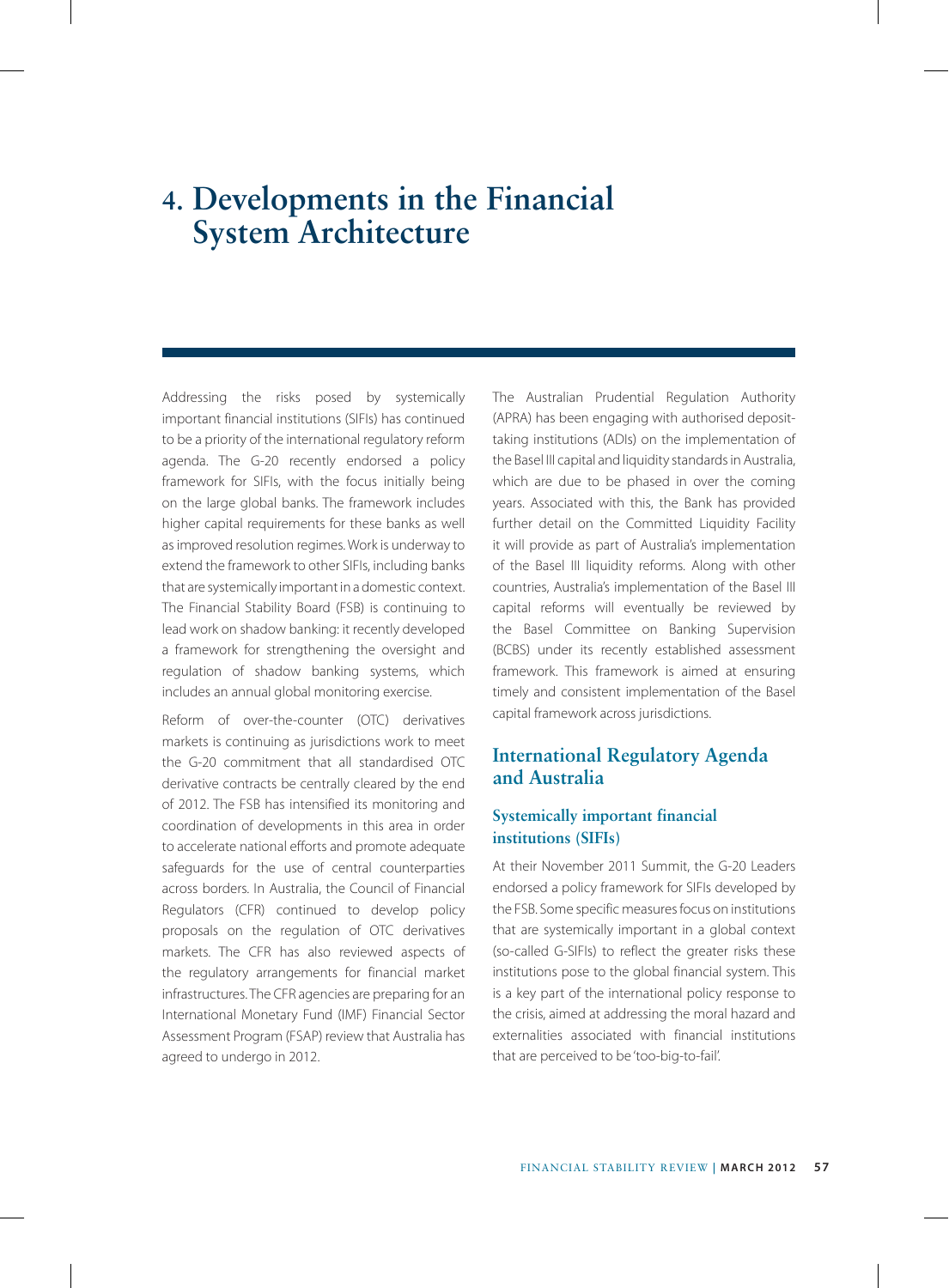The policy framework comprises:

- **•** a new international standard setting out the responsibilities, instruments and powers that all national resolution regimes should have, to enable authorities to resolve failing financial firms in an orderly manner and without exposing the taxpayer to the risk of loss;
- **•** requirements to develop resolvability assessments and for recovery and resolution planning for G-SIFIs, as well as institution-specific cross-border cooperation arrangements so that home and host authorities of G-SIFIs are better prepared to deal with crises;
- **•** requirements that global systemically important banks (so-called G-SIBs) have additional loss absorption capacity above the Basel III minimum; and
- **•** recommendations for more intensive and effective supervision of all SIFIs, including through stronger supervisory mandates, resources and powers, and higher supervisory expectations for risk management functions, data reporting capabilities, risk governance and internal controls.

To support this policy framework, the BCBS recently finalised a methodology to identify G-SIBs, along with a graduated system of capital requirements (above Basel III) that will apply to them (see 'Box C: Global Systemically Important Banks'). An initial list of 29 G-SIBs based on the methodology was published by the FSB in November. The higher capital requirements for G-SIBs aim to reduce the probability of their failure and provide incentives for them to become less globally systemic.

The new international standard on resolution regimes, *Key Attributes of Effective Resolution Regimes for Financial Institutions* (*Key Attributes*), was released by the FSB in November. It aims to improve the capacity of authorities to restructure and resolve troubled SIFIs in an orderly and effective manner. The final version of the *Key Attributes* is broadly the same as the consultation version described in the previous *Review*.

The key elements are:

- **•** ensuring a designated resolution authority has a broad range of powers and tools to intervene and resolve a financial institution that is no longer viable;
- **•** removing any impediments to cross-border cooperation between resolution authorities and providing authorities with incentives, statutory mandates and powers to share information across borders to help facilitate cross-border resolutions;
- **•** ensuring that all G-SIFIs have recovery and resolution plans ('living wills'), which are regularly reviewed and updated and are informed by rigorous annual resolvability assessments of each firm; and
- **•** establishing crisis management groups for all G-SIFIs, comprising home and key host resolution authorities and underpinned by cooperation agreements.

The G-20 and the FSB have called on countries to undertake the reforms, including any legislative changes, needed to conform to the *Key Attributes*. Together with the IMF and other standard-setting bodies, the FSB is developing a methodology to assess jurisdictions' compliance with the *Key Attributes*. In due course, the FSB will use this methodology to undertake a peer review of all member jurisdictions. The FSB is also establishing a Peer Review Council to monitor the implementation of the G-SIFI policy measures and associated changes to national resolution regimes. Resolvability assessments, recovery and resolution plans, and cross-border cooperation agreements are required for all G-SIBs by the end of 2012.

FSB members were recently asked to provide a self-assessment of how their national resolution regimes compared to the *Key Attributes* and their plans to address any gaps. Significant parts of the *Key Attributes* do not apply to Australia as no Australian-owned banks are identified as G-SIBs and Australia is not a key host jurisdiction for any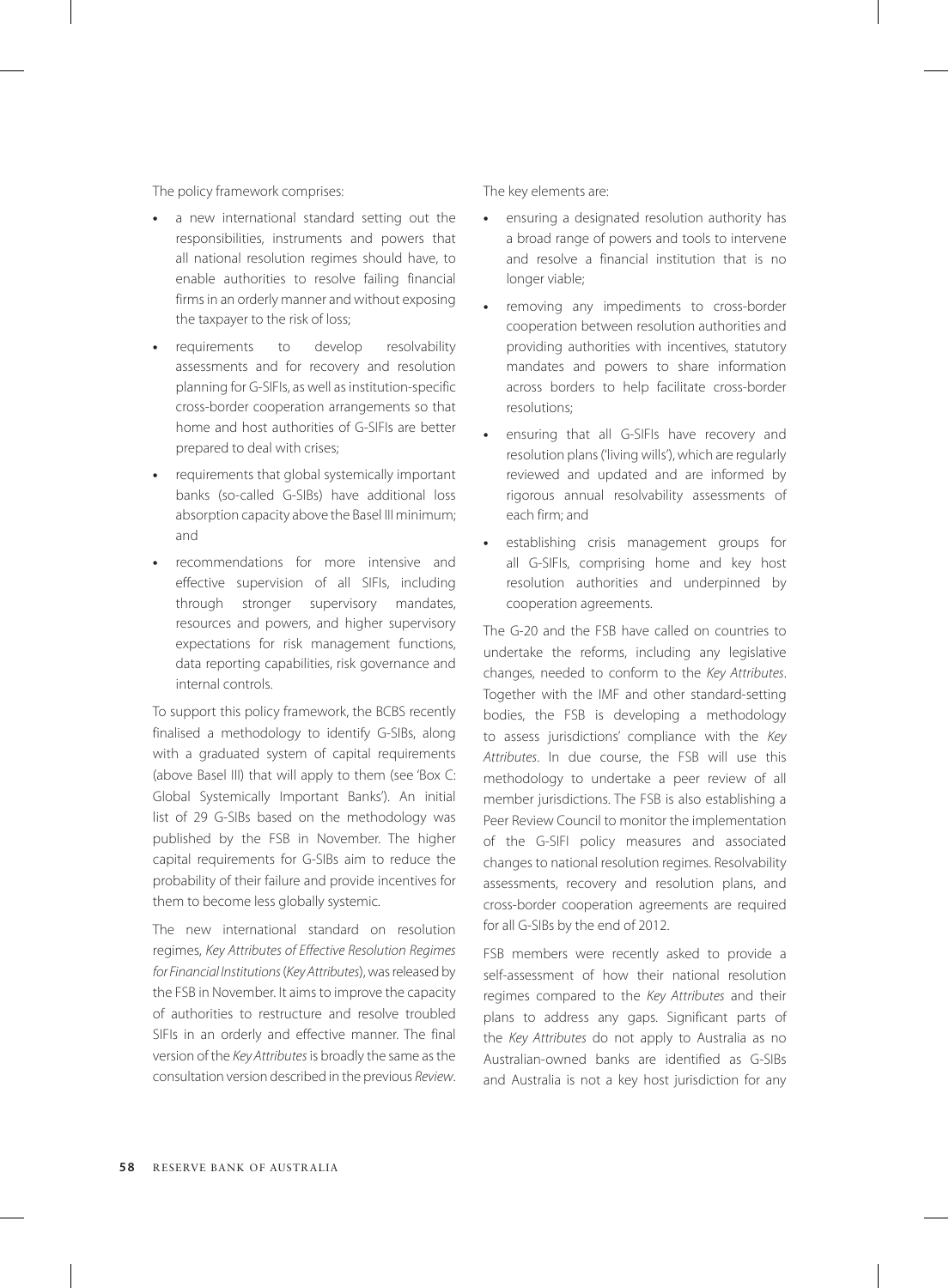G-SIBs. Furthermore, Australian law and resolution arrangements do not distinguish between SIFIs and other prudentially regulated entities. Nonetheless, Australia's response to the FSB noted that the domestic resolution regime for financial institutions was largely compliant with the *Key Attributes*, reflecting the substantial legislative and administrative steps that had been taken in recent years to strengthen the resolution framework.

Even though they are only required of G-SIBs at this stage, APRA has begun preliminary work on living wills in Australia, focusing initially on recovery planning in the ADI industry. In 2011, APRA established a pilot program on recovery planning for a number of the larger ADIs. This requires the ADIs to prepare a comprehensive recovery plan that sets out the specific actions they would take to restore themselves to a sound financial position in the face of a major depletion of their capital and associated liquidity pressures. APRA is currently reviewing the draft plans that the ADIs submitted late last year; the finalised plans are to be signed off by the ADIs' boards by mid 2012. Drawing on the results of the pilot program, APRA intends to extend the recovery planning to a wider set of ADIs in 2012/13, and will be considering the appropriate extension of recovery planning to general and life insurance companies in due course.

Given the significant presence of Australian banks in New Zealand, the CFR agencies and their New Zealand counterparts have long recognised the need for effective cooperation and coordination on crisis resolution while recognising that each country has its sovereign interests to protect. Through the Trans-Tasman Council on Banking Supervision, a number of steps have been taken in recent years to strengthen the cross-border crisis management framework. The authorities from both countries recently conducted a cross-border crisis simulation exercise to test the framework and determine the scope for further refinements to the crisis management arrangements.

Beyond the elements of the SIFI policy framework described above, there are further measures being developed to address the risks posed by SIFIs other than G-SIBs. The International Association of Insurance Supervisors (IAIS) is expected to finalise a methodology for identifying global systemically important insurers and associated policy measures during 2012. The broad indicators being considered by the IAIS to judge the global systemic importance of insurers are similar to the G-SIB approach, including measures of size, global activity, substitutability and interconnectedness. Measures of non-traditional insurance business are also likely to play a key role: the IAIS considers that insurers engaged in non-traditional activities, such as credit default swap transactions for non-hedging purposes, are more likely to contribute to systemic risk. The FSB, in consultation with the International Organization of Securities Commissions (IOSCO), is separately looking at developing a framework for identifying the systemic importance of other non-bank financial institutions such as securities firms. The Committee on Payment and Settlement Systems (CPSS) and IOSCO are continuing their work on systemically important market infrastructures and are close to finalising a stronger set of international standards for these entities aimed at minimising the risk of their failure and reducing contagion risks if participants fail. As discussed in the March 2011 *Review*, these standards will apply to all systemically important market infrastructures including payment and settlement systems and central counterparties.

Now that the design of the international framework for G-SIBs is largely completed, the FSB and BCBS have recently begun work, at the request of the G-20, to consider how to extend it to domestic systemically important banks (so-called D-SIBs). The two bodies are scheduled to deliver a progress report on this work to the G-20 Finance Ministers and Central Bank Governors in April. The Bank and APRA have been contributing to the BCBS workstream developing the D-SIB framework. This work will have implications for a broader range of countries than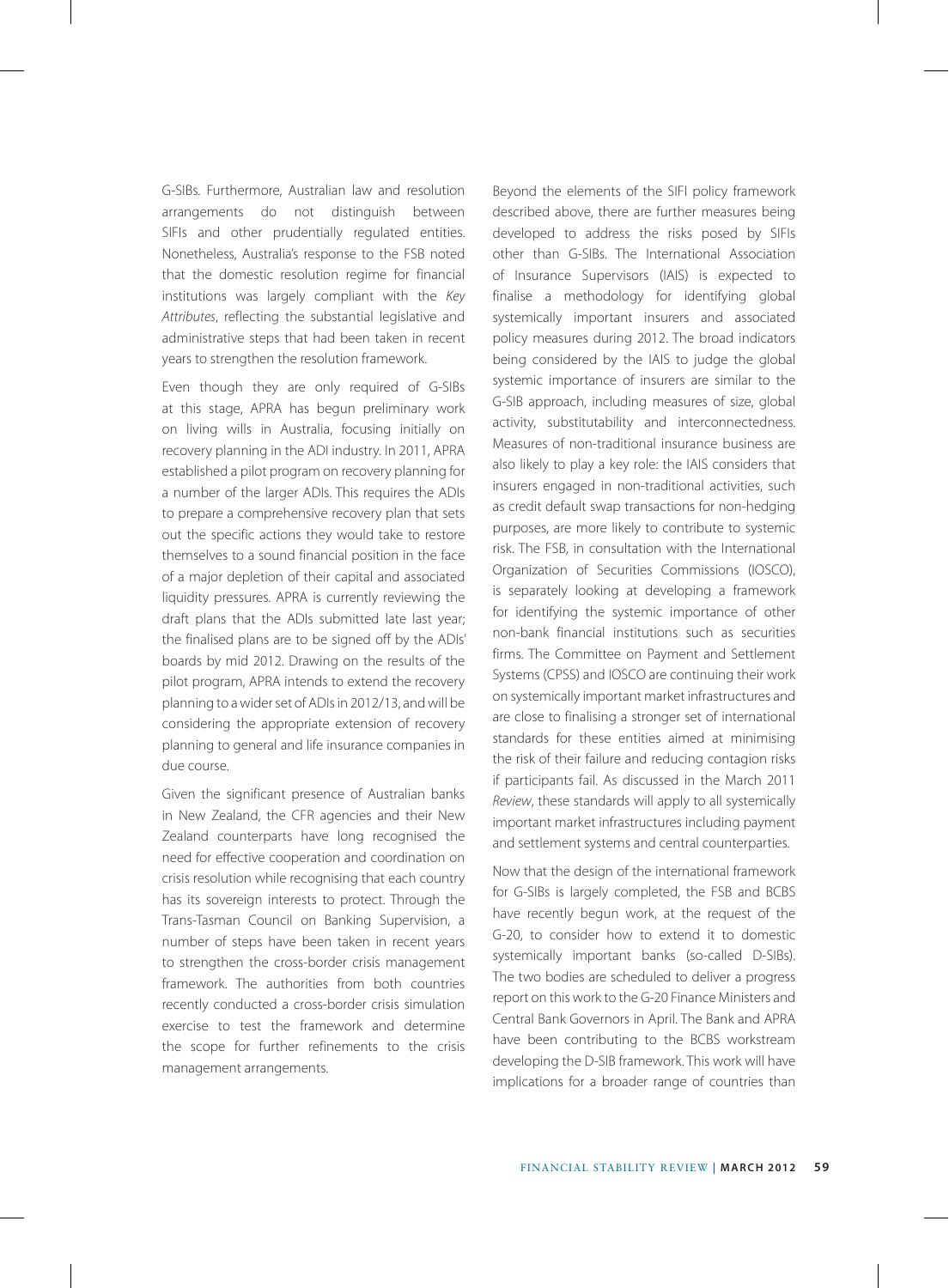the G-SIB framework. Unlike the G-SIB framework, the D-SIB framework is currently envisaged as taking the form of a set of guiding principles for national authorities. Given the large differences in jurisdictions' financial structures and the fact that D-SIBs have, by definition, mainly domestic impacts, there is a strong case for a high degree of national discretion and flexibility in how D-SIBs are identified and their risks addressed.

Indeed, a number of jurisdictions are already developing their own approaches for identifying SIFIs and associated policy responses. Identification methodologies vary from those based on single indicators, such as size, to those that more closely resemble the multiple-indicator approach used to identify G-SIBs. Some of these jurisdictions, including China, the Netherlands, Sweden, Switzerland and the United Kingdom, have also announced, but not necessarily formalised, additional loss absorbency requirements for their D-SIBs.

In the United States, the Financial Stability Oversight Council recently released its methodology for identifying systemic non-bank financial companies. This includes an initial filter comprising several quantitative thresholds, to be followed by a more detailed analysis of individual firms where this is warranted. This builds on the measures for systemic banks prescribed in the 2010 Dodd-Frank Act, where any US bank holding company with US\$50 billion or more in total consolidated assets is to be subject to enhanced prudential standards and supervision by the US Federal Reserve. The proposed prudential standards for systemic institutions include stronger risk-based capital, leverage and liquidity standards, and more intensive stress-testing. US regulatory agencies have also recently released detailed guidance on the implementation of the so-called Volcker Rule, which prohibits banks in the United States carrying out proprietary trading and from having an ownership interest in hedge funds and private equity funds. The draft rules define which activities are prohibited and specify a compliance regime and reporting requirements.

#### **Assessing implementation of Basel III**

As noted in the previous *Review*, many countries, including Australia, are in the process of implementing the Basel III standards. To help ensure full, timely and consistent implementation, the BCBS has recently established a framework to monitor and review its members' adoption of the globally agreed Basel capital rules. As part of this process, each BCBS member has committed to undergo a peer review of its implementation of all components of the Basel capital framework, including Basel II, Basel 2.5 (the July 2009 enhancements on market risk and securitisations) and Basel III. These peer reviews will assess the compliance of members' domestic rules or regulations with the international minimum standards in order to identify differences that could raise prudential or level playing field concerns. The BCBS will also review how risk-weighted assets are measured, to ensure practices are consistent across jurisdictions. Initial peer reviews are assessing implementation in the European Union (EU), Japan and the United States, with other BCBS members to be assessed in due course. A senior official from APRA is leading the peer review of the EU. Australia is well placed in its implementation of the Basel capital framework: APRA has fully implemented the Basel II and 2.5 reforms and is in the process of consulting with the ADI industry on the implementation of the Basel III reforms.

## **Supervisory principles**

Two international standard-setting bodies recently issued for consultation revised supervisory principles relating to financial institutions. In December, the BCBS issued its revised *Core Principles for Effective Banking Supervision* for consultation. Updating the 2006 version, the revised principles build on the lessons of the recent financial crisis by enhancing supervisory practices and supervisory expectations relating to risk management within banks. For similar reasons, they also recognise the need for greater supervisory intensity and resources to deal effectively with systemically important banks; the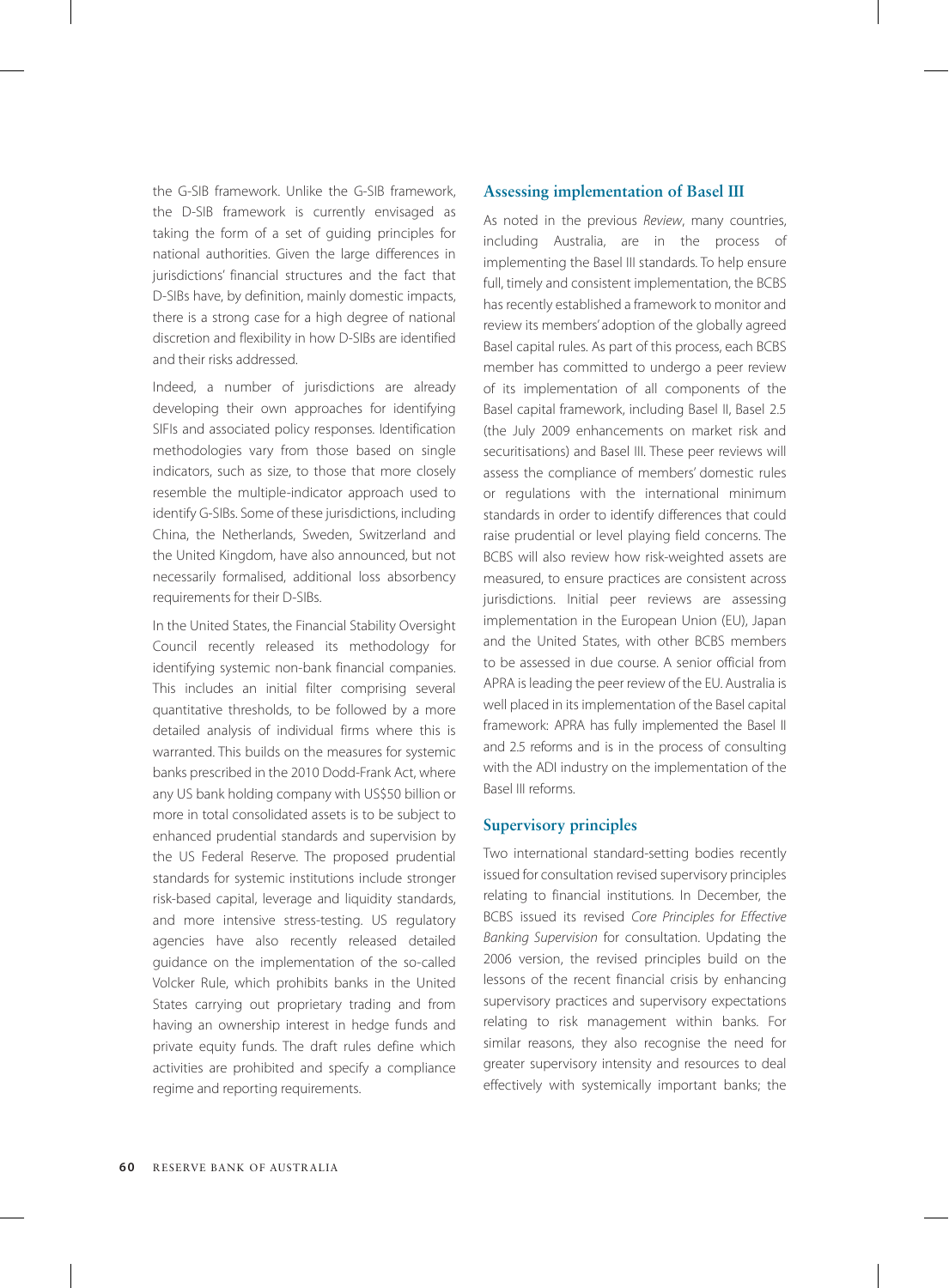importance of applying a system-wide, macro perspective to the supervision of banks to assist in the control of systemic risk; and the increasing focus on effective crisis management, recovery and resolution measures in reducing both the probability and impact of a bank failure.

The Joint Forum (comprising the BCBS, IAIS and IOSCO) released a consultation paper on a revised set of *Principles for the Supervision of Financial Conglomerates*. The principles are designed to support consistent and effective supervision of financial conglomerates, particularly those that are active across borders. They also address risks arising from unregulated financial activities and entities, including the complexities and gaps resulting from cross-sectoral activities.

The consultation for both sets of principles closed in March, and they are expected to be finalised in coming months.

The IAIS revised its 2003 *Insurance Core Principles, Standards, Guidance and Assessment Methodology*, which provides a globally accepted framework for the supervision of the insurance sector. This revised framework, which came into effect in October 2011, incorporates recent developments in insurance markets and supervision, as well as recommendations from the G-20 and the FSB. Like the BCBS, the IAIS has increased the focus on systemic stability, as evidenced by the inclusion of a new principle in the area of macroprudential surveillance, which aims to identify and mitigate systemic risk within the insurance sector.

#### **FSB peer review process**

The FSB has continued with its program of 'thematic' and country peer reviews, as part of its efforts to strengthen adherence to international standards. As foreshadowed in the previous *Review*, a country peer review of Australia was published in September 2011. The report concluded that the Australian financial system had weathered the financial crisis well, largely reflecting strong macroeconomic fundamentals supported by a sound regulatory

and supervisory framework. It also concluded that Australia had made significant progress in addressing key recommendations from the 2005/06 IMF Financial Sector Assessment Program report.

The FSB also recently published a second thematic cross-country review on financial sector compensation practices and one on deposit insurance systems. In 2012, the FSB is intending to undertake peer reviews on risk governance of financial institutions and on resolution regimes. The latter will evaluate the resolution regimes of FSB member jurisdictions against the FSB's *Key Attributes*, as discussed earlier. Based on a recommendation of an earlier thematic review of mortgage underwriting and origination practices, the FSB has developed draft *Principles for Sound Residential Mortgage Underwriting Practices*, which was subject to a consultation process late last year and which will be finalised shortly. The Bank was represented on the group that developed these principles.

### **Shadow banking**

The FSB has been continuing its work on strengthening the oversight and regulation of shadow banking systems. In October 2011, it published a report that contained high-level principles for monitoring shadow banking systems, and more detailed guidance on monitoring the risks within individual shadow banking entities and activities. Drawing on this enhanced monitoring framework, the FSB is aiming to strengthen its assessment of global trends and risks in shadow banking, with the results to be reported to the FSB Plenary and G-20 each year. The FSB report also identified a number of areas where further work on regulatory measures may be warranted to address risks posed by shadow banking systems. A number of international workstreams have subsequently been established, led by relevant standard-setting bodies or the FSB itself, to assess the case for additional regulatory action in several areas: banks' interactions with shadow banking entities; money market funds; securitisation; securities lending and repos;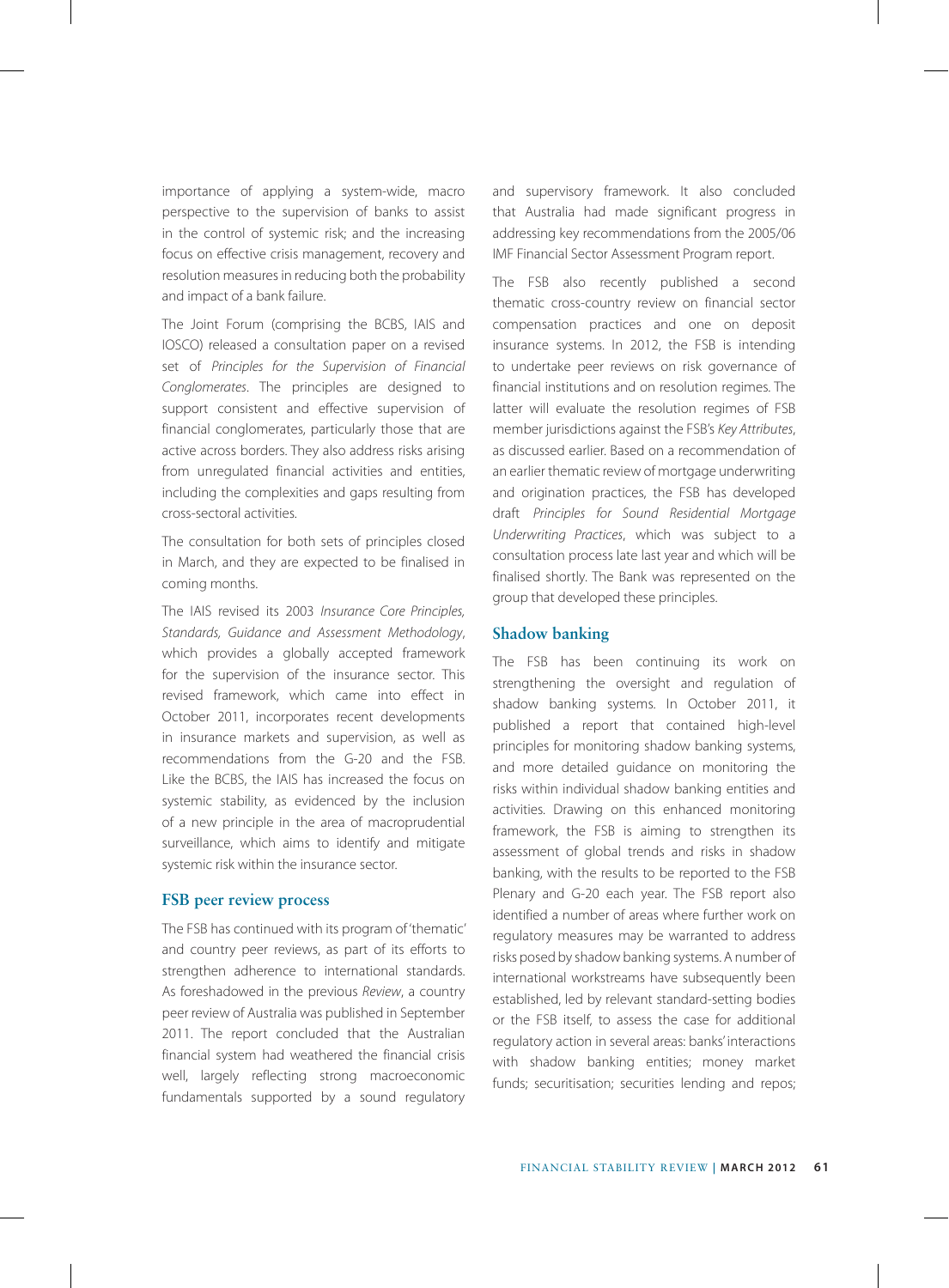and other shadow banking entities such as finance companies and hedge funds. These groups are expected to provide policy recommendations in the second half of the year. The Bank is involved in some of these workstreams, and has been keen to ensure that any regulatory response to shadow banks is proportionate to the risks they pose. Institutions that could be considered part of the shadow banking system account for a small and declining share of the financial system in Australia (see 'Box D: A Closer Look at the Shadow Banking System in Australia').

## **OTC derivatives markets**

The FSB is continuing to coordinate and monitor implementation of reforms to OTC derivatives markets. Recently the FSB expressed concern that while there had been some progress, few FSB members have the legislation or regulations in place to implement the G-20 commitment that all standardised OTC derivative contracts are to be traded on exchanges or electronic trading platforms, where appropriate, and cleared through central counterparties (CCPs) by the end of 2012. A number of smaller jurisdictions have been waiting for regimes in the United States and EU (the two largest OTC derivative markets) to be finalised before putting their own in place, especially in the area of central clearing. Further clarity is emerging on both the US and EU regimes. In the United States, regulators are well advanced in implementing the Dodd-Frank Act requirements on central clearing of OTC derivatives, with the rules likely to take effect in the second half of 2012. In the EU, new rules on OTC derivatives regulation were issued in February as part of the broader *European Market Infrastructure Regulation*  and European regulators have begun consultation on their implementation.

The FSB recently established a new group comprising the chairs of relevant standard-setting bodies, to ensure closer coordination of the different international OTC workstreams. Its initial focus will be on establishing adequate regulatory safeguards for a global CCP framework. To the extent that smaller markets, such as Australia, may be reliant on CCPs in offshore jurisdictions, it will be important that the FSB's work in this area addresses the potential risks associated with an increasing global reliance on a small number of large CCPs. Australian agencies are also working to ensure satisfactory outcomes are reached internationally on issues such as membership of, and criteria for access to, offshore CCPs as well as information sharing, which are particularly relevant for smaller markets.

Domestically, the Council of Financial Regulators (CFR) has continued to consider how best to implement reforms to the regulation of OTC derivatives markets in Australia, following its consultation with industry during the second half of 2011. The CFR's conclusions will be published shortly.

## **Domestic Regulatory Developments**

## **Implementation of Basel III capital and liquidity reforms**

As discussed in the previous *Review*, APRA is in the process of consulting with the ADI industry on the implementation of the Basel III capital reforms in Australia. APRA issued a consultation paper in September 2011, and following consideration of submissions received during this consultation, will issue draft prudential standards for industry consultation in the near future.

Separately, APRA issued a consultation paper late last year on how it intends to implement the Basel III liquidity reforms in Australia. APRA is proposing to introduce the two new quantitative liquidity standards – the Liquidity Coverage Ratio (LCR) and Net Stable Funding Ratio (NSFR) – broadly in line with the Basel III recommendations. These standards will apply to the larger, more complex Australian ADIs which already use scenario analysis for their liquidity requirements. The smaller ADIs will continue to be subject to APRA's simpler minimum liquidity holdings regime. APRA is proposing to follow the BCBS timetable for introducing the new global liquidity standards: the LCR requirement will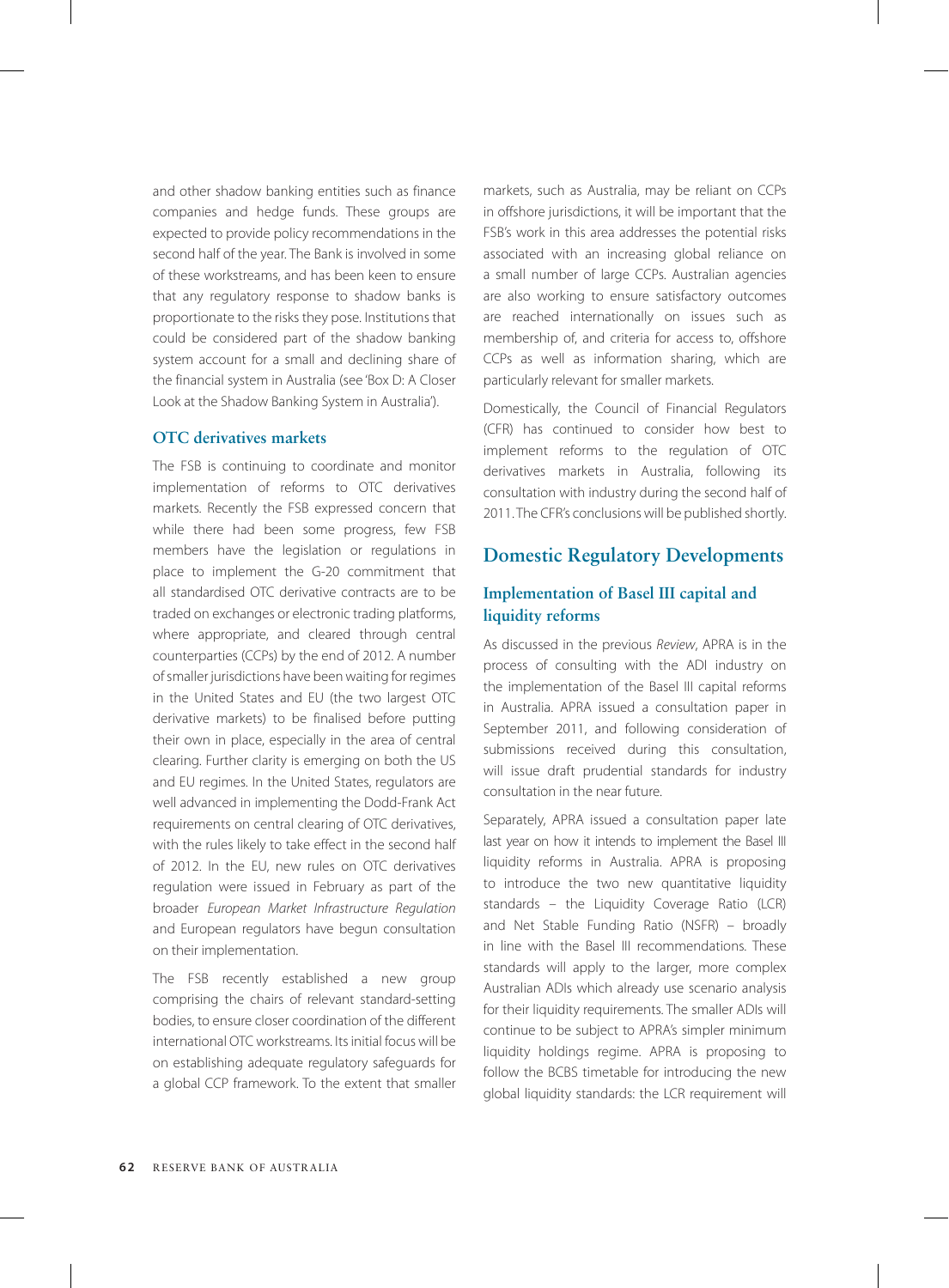become effective from 1 January 2015 and the NSFR requirement from 1 January 2018. APRA's liquidity reforms will also incorporate enhanced qualitative requirements, which are broadly consistent with the BCBS' 2008 *Principles for Sound Liquidity Risk Management and Supervision*. These will apply to all ADIs in Australia once APRA publishes its final liquidity prudential standard, expected around the middle of 2012.

In conjunction with APRA's liquidity consultation paper, the Bank published further detail on the Committed Liquidity Facility (CLF) it will provide as part of Australia's implementation of the Basel III liquidity reforms. As was discussed in the March 2011 *Review*, this facility is required because of the limited amount of government debt in Australia, which means there are insufficient high-quality liquid assets for ADIs to meet their LCR requirement by holding these assets alone. Under the CLF, participating ADIs will be able to access a pre-specified amount of liquidity by entering into repurchase agreements of eligible securities outside the Bank's normal market operations. The Bank's commitment to provide the liquidity will be contingent on the ADI having positive net worth in the opinion of the Bank, having consulted with APRA. The facility will commence from 1 January 2015, concurrently with APRA's implementation of the LCR. A commitment fee of 15 basis points will be charged for the facility, applying to both drawn and undrawn amounts. All securities eligible for the Bank's normal market operations will be able to be used for the facility as well as certain related-party assets issued by bankruptcy remote vehicles, such as self-securitised residential mortgage-backed securities. This reflects a desire from a systemic risk perspective to avoid promoting excessive cross-holdings of bank-issued instruments. Should a participating ADI lack a sufficient quantity of residential mortgages, other self-securitised assets may be considered, with eligibility assessed on a case-by-case basis. APRA will be reviewing each ADI's liquidity risk management framework as the basis for approving the amount of the facility that can be recognised for LCR purposes.

At a recent meeting, the BCBS reviewed aspects of the LCR standard and confirmed that liquid assets accumulated in normal times are intended to be used in times of stress, so that banks can temporarily fall below the minimum 100 per cent LCR requirement if necessary. This was motivated by the concern that if the 100 per cent LCR was a 'hard floor', then banks would have to hold additional liquid assets above this requirement as a buffer against unexpected events. The BCBS is also intending to provide additional guidance on the circumstances that would justify the use of the pool of high-quality liquid assets, and to examine how central banks interact with banks during periods of stress so that the workings of the LCR do not hinder or conflict with central bank policies.

#### **Other prudential standards**

In late September, APRA released a discussion paper on its proposals for prudential standards for superannuation funds. This follows a decision of the Australian Government, as part of its 'Stronger Super' reforms, to enable APRA to make and enforce prudential standards for the superannuation entities it regulates. APRA intends to introduce prudential standards covering matters common to other APRA-regulated industries, such as governance and risk management, as well as superannuationspecific matters such as conflicts of interest, insurance in superannuation and defined benefit fund solvency. The standards will not detract from trustees' responsibility for prudent management of superannuation funds. Submissions on the discussion paper closed in December and APRA is now considering the feedback received and will be issuing draft standards for consultation in the near future.

APRA also released a discussion paper outlining its proposals to introduce a new prudential standard relating to the issuance of covered bonds by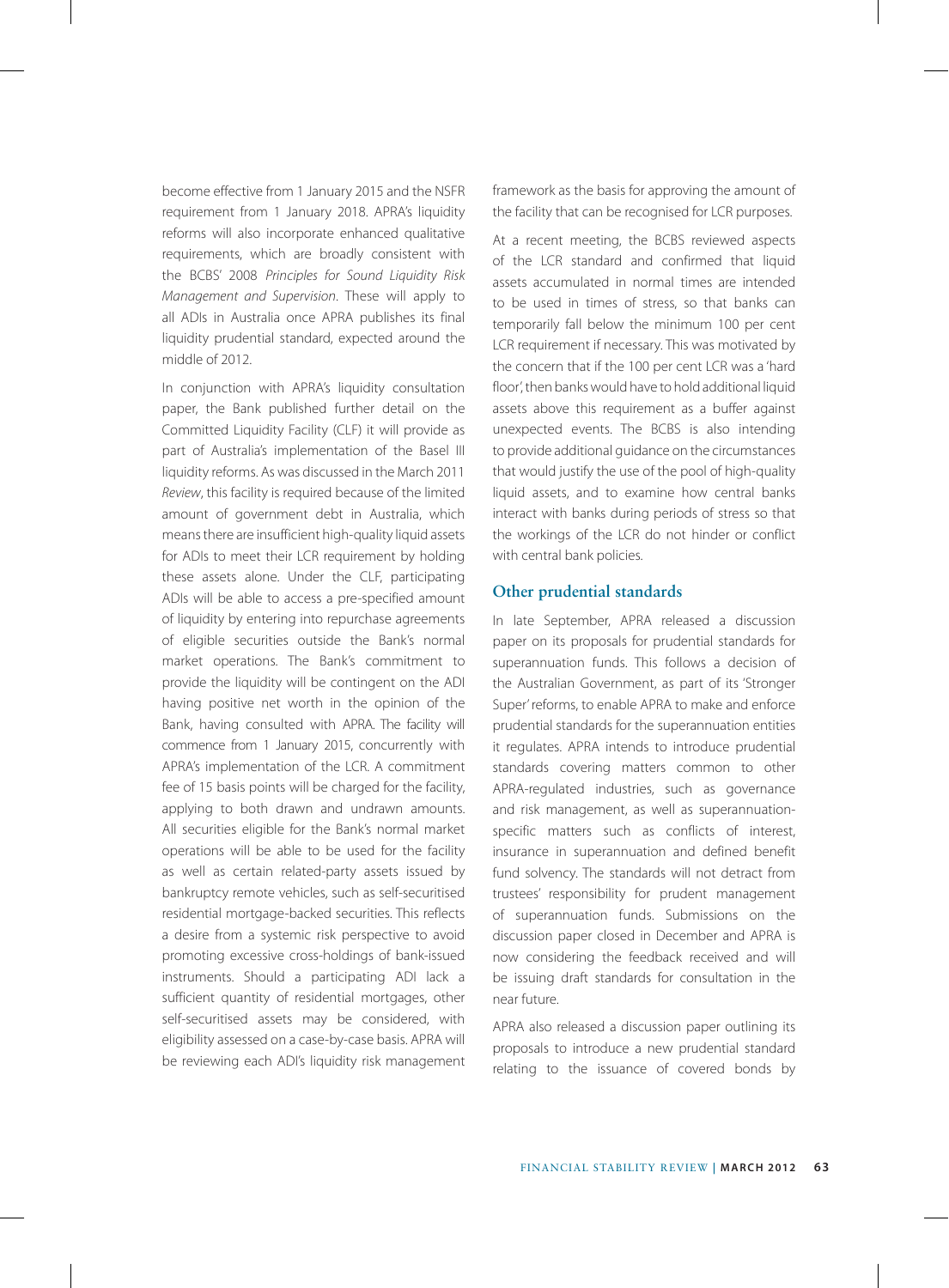ADIs. As discussed in the previous *Review*, this follows legislative changes in late 2011 which allowed such issuance. As noted in the chapter on 'The Australian Financial System', the large Australian banks have issued a sizeable amount of covered bonds in the past few months.<sup>1</sup> APRA's proposed prudential standard aims to ensure that ADIs adopt prudent practices when issuing covered bonds and carefully manage the risks associated with their exposures to covered bond special purpose vehicles. The discussion paper also proposes changes to APRA's prudential standards on securitisation, including clarifying the capital treatment of ADIs' holdings of subordinated tranches of securitisations where they are not the originator of the loans. APRA envisages these prudential standards will take effect in the first half of 2012.

APRA has also continued consultation on its proposals for revising the capital standards for general and life insurers, releasing a response paper and draft prudential standards for consultation in December. Submissions on this consultation closed in late February and APRA expects to release final revised capital standards in May 2012. The new capital framework will be effective from 1 January 2013.

#### **Financial market infrastructures**

As discussed in the previous *Review*, the CFR was asked by the Australian Government in April 2011 to consider possible changes to the regulation of financial market infrastructures (FMIs) to strengthen regulators' ability to provide effective oversight and manage risks to stability and market integrity. The CFR issued a consultation paper in October 2011 with various proposals to enhance the regulation of FMIs. Since the CFR considered that FMIs are as systemically important as many ADIs, several of the recommendations were developed with reference to APRA's powers in respect of ADIs. The recommendations most relevant to financial stability were:

- **•** introduction of 'step-in' powers to enable regulators to intervene in the event of a domestic FMI experiencing substantial difficulties;
- **•** introduction of powers to require certain systemically important FMIs to have key aspects of their operations located in Australia and overseen by 'fit and proper' persons; and
- **•** strengthening of regulators' directions-giving powers and sanctions in respect of FMIs.

Since the consultation process, the CFR has developed policy recommendations that are expected to be published shortly. As flagged in the consultation paper, work is ongoing on issues relating to competition in clearing and settlement systems and the segregation and portability of customer accounts of participants of CCPs.

### **Financial Claims Scheme**

Following an announcement by the Australian Government in September 2011, coverage under the Financial Claims Scheme (FCS) was lowered from \$1 million to \$250 000 per depositor, per ADI from 1 February 2012 (with grandfathering arrangements in place for term deposits existing as at 10 September). This is still at the higher end of the range of deposit insurance caps – relative to per capita GDP – in other countries.<sup>2</sup> The change in cap has not had any discernible impact on ADI deposit flows. A number of initiatives are now underway to improve public awareness of the FCS, including the introduction of a government-guaranteed deposits seal and updating website material on the FCS. In the meantime, APRA has been continuing to develop its pre-positioning requirements for the FCS. It recently introduced a prudential standard that, among other measures, requires all locally incorporated ADIs to be able to

<sup>1</sup> For more information, see also RBA (2012) 'Box D: Covered Bond Issuance by Australian Banks', *Statement on Monetary Policy*, February, pp 57–58.

<sup>2</sup> For more information, see Turner G (2011), 'Depositor Protection in Australia', RBA *Bulletin*, December, pp 45–55.